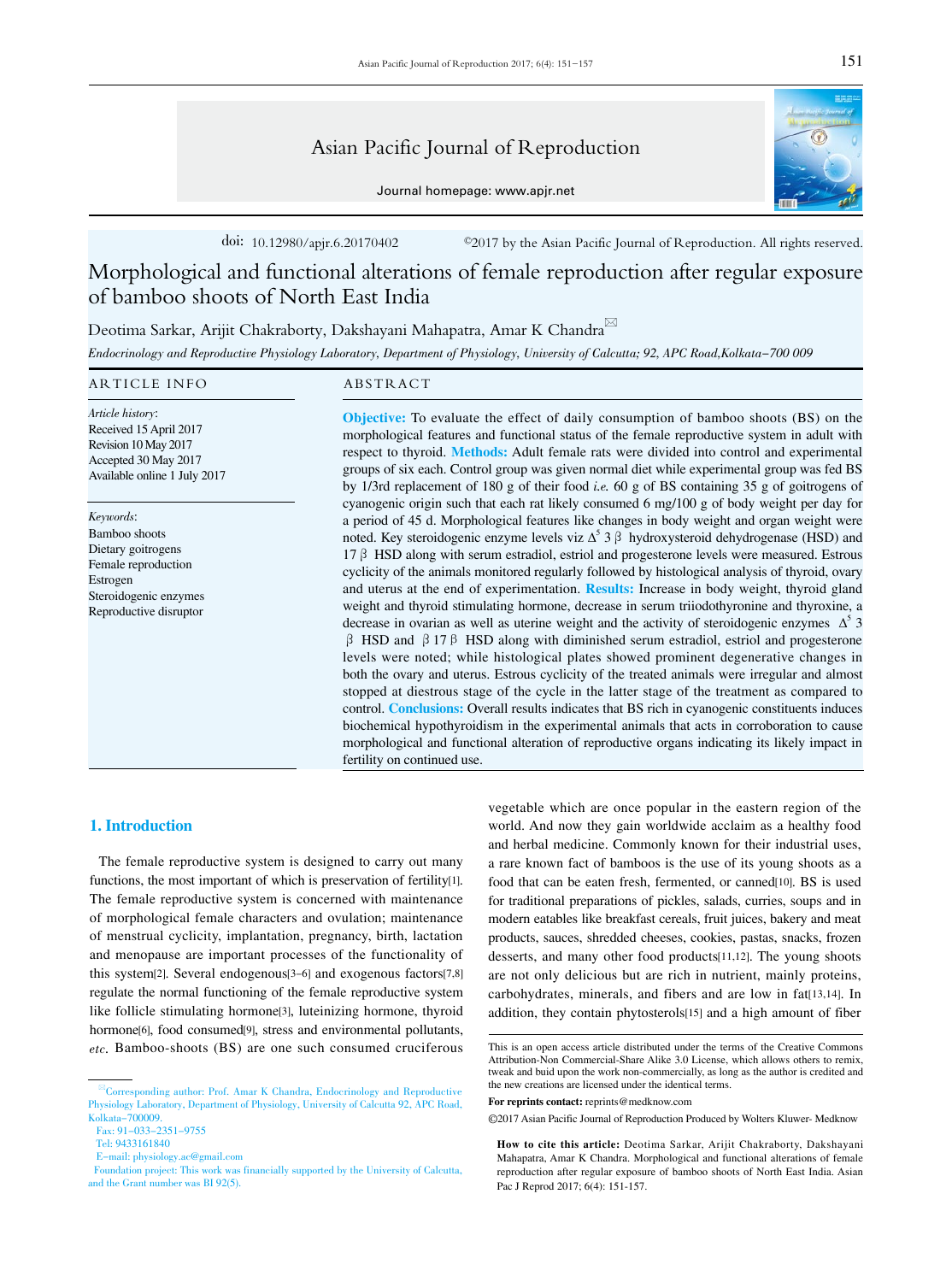aids their labelling as nutraceuticals or natural medicines that are creating ripples among health advocates and scientists alike. Recent studies have also revealed that BS has a number of health perks: increasing appetite and digestion, reducing obesity and risks of cardiovascular disease[16] as well as anti-cancer constituents[17-20].

 In opposition to all the nutraceutical advantages of BS, it is an acknowledged natural goitrogen with anti-thyroidal constituents like cyanogenic glycosides[21], glucosinolates and thiocyanates[22] and has been reported to cause endemic goiter in Manipur, North East, and India on regular consumption even in presence of adequate iodine[23]. Hypothalamic-pituitary-thyroid axis and hypothalamicpituitary-ovarian axis function in close conjunction and as thyroid hormone receptors exist in the ovarian tissue; several instances of hypothyroidism causing reproductive disturbances are available including menstrual cycles characterized mainly by polymenorrhea, especially anovulatory cycles[24] and an increase in fetal wastage in mature women[25]. Changes in sex hormone-binding globulin, prolactin, gonadotropin-releasing hormone, and sex steroid serum levels are also associated with dysfunction of the thyroid gland[26]. Abnormalities in thyroid hormone levels can thus greatly influence fertility in both sexes. BS has also been reported to induce infertility in male rats[27] and is used widely in third world country tribes to ameliorate several reproductive problems[28].

 The effect of sub-chronic exposure of BS in female reproduction is yet to be clearly elucidated experimentally and no conclusive experimental or clinical data is available about its effects on female reproduction on regular ingestion. Its indigenous uses by various communities further fuel the cause of potentiating the exact role that BS plays over the female reproductive system. Moreover as mentioned BS has anti-thyroid properties, indicating that it is likely to have an impact on the female reproductive system through suppression of secretion of thyroid hormones. On attaining clear information regarding its effect on the female reproductive system, inkling to how on consumption of natural goitrogens like BS induces changes in female reproduction can also be perceived. The present investigation has therefore been undertaken to study the changes in morphological and functional status of the female reproductive system on BS consumption.

## 2. Materials and methods

## 2.1. Animals

 For investigation, 12 adult female rats (6 for experimental and 6 for control studies) weighing  $(90±10)$  g were used. The animals were maintained as per national guidelines and protocols as approved by the Institutional Ethics Committee of the Department of Physiology, University of Calcutta. They were housed in two cages having six each; in air conditioned rooms maintaining 12 h light/12 h dark cycles. The rats were allowed free access to drink water and were fed on standardized normal laboratory diet (20% protein) which consisted of 70% wheat, 20% Bengal gram, 5% fish meal powder, 4% dry yeast powder, 0.75% refined til oil and 0.25% shark liver oil with required amount of potassium iodide[29]. Control rats were fed a normal laboratory diet and experimental group was fed BS as mentioned below for 45 d.

## 2.2. Preparation of bamboo shoot containing food[22]

 The experimental group of rats was fed BS by replacing 1/3rd portion of normal diet. Sixty gram of BS were weighed, equal amount of water was added to it and boiled for 15 min. It was then mixed with 180 g of normal food as mentioned. Thus, 60 g of BS containing near to 35 mg/100 g of goitrogens was given to six rats, such that ideally, 6 rats received a daily dose of 6 mg/100 g of body weight antithyroid substances.

## 2.3. Food consumption pattern[30]

 Food consumption of each rat per day was recorded daily during the period of treatment. Calculation of food consumption for each rat (g/rat/day) was calculated as:

Food given(g)-Food wasted(g) = Food consumption(g)

#### 2.4. Measurement of urinary iodine and thiocyanate

 Urine samples were collected by placing animals in metabolic cages. The urine samples were ashed after digestion, and iodide was estimated by its catalytic action on the reduction of ceric ion  $Ce^{+2}$  to cerous ion Ce<sup>+3</sup>, maintaining internal quality control by the method of Karmakar et al.[31].

 Thiocyanate concentrations in urine samples were measured using the method of Aldridge<sup>[32]</sup> as modified by Michajlovskij et al.<sup>[33]</sup>.

## 2.5. Study of estrous cycle of female rats[34]

 Normal saline (0.9%) was taken in a blunt tipped dropper and was pushed into vagina of each rat of both the experimental as well as the control groups. A smear was obtained by spreading on a slide. The smear was dried and then stained using hematoxylin-eosin. The slide was then observed under a microscope to identify the stage of estrous cycle. The entire protocol was performed for 45 consecutive days and the data was recorded.

# 2.6. Sacrifice of the animal

 The animals were sacrificed on the consecutive day of the last treatment following IEC protocol. Blood was collected from the hepatic portal vein of each animal and stored separately. Before sacrifice the body weight of each rat was taken. The ovaries and uterus from each animal was collected and stored separately.

## 2.7. Histological study

 On the day of sacrifice, thyroid, ovary and uterus of both experimental and control groups of animals were removed, weighed and fixed in Bouin's solution. The tissues were embedded in paraffin and sectioned on a microtome. The sections were stained in hematoxylin-eosin and observed under a light microscope (Model –CH20i Olympus; serial number 8A06177) at 400  $\times$  and 100  $\times$ as required. The photomicrograph of the sections were taken using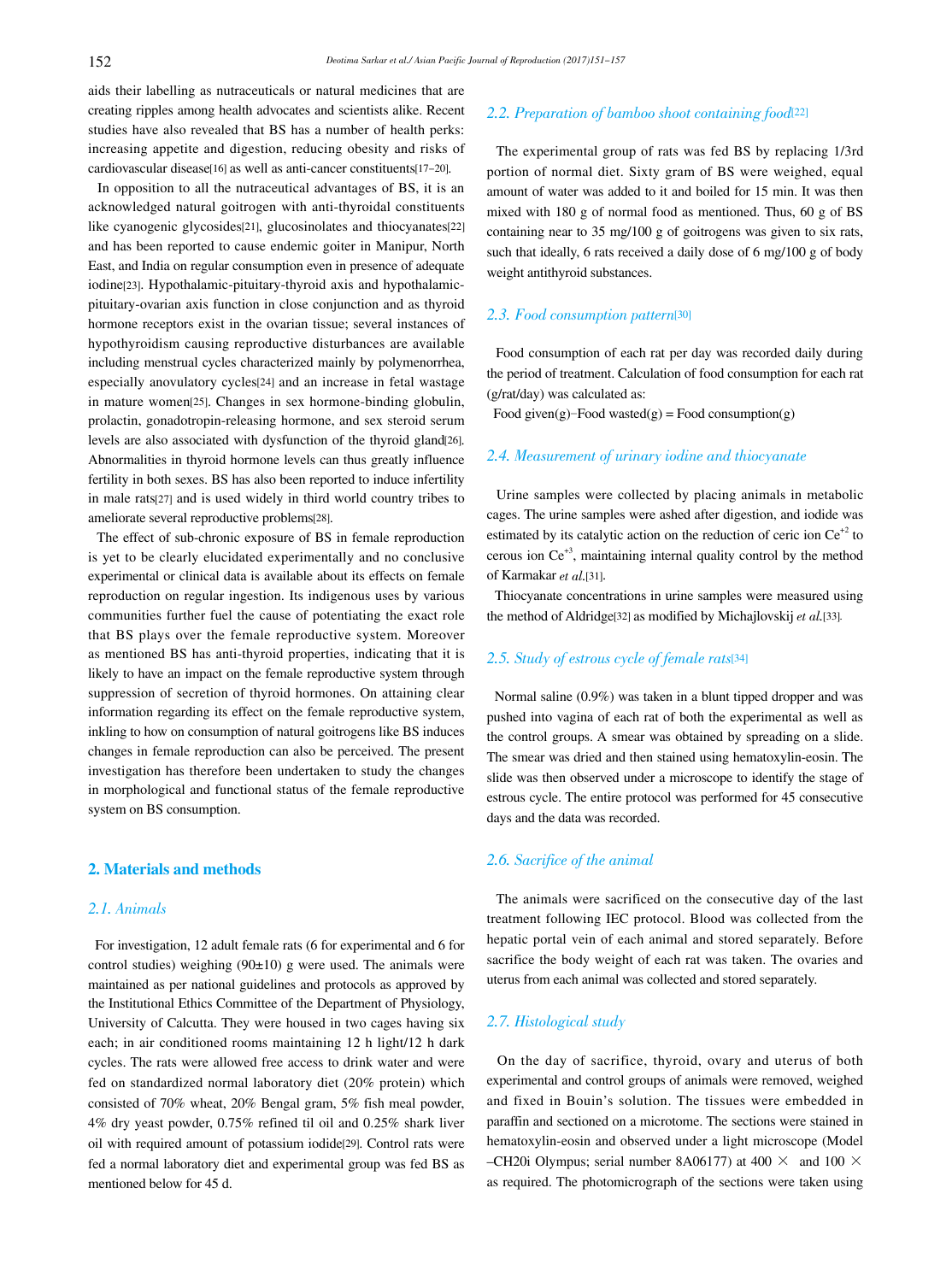#### the Nikon Cool Pix P1 500 Digital Camera.

## 2.8. Assay of 3  $\beta$  hydroxysteroid dehydrogenase (HSD) and  $17 \beta$  HSD activity[35,36]

 The ovarian tissue was homogenized with a fluid containing 20% spectroscopic graded alcohol, 5 mM potassium phosphate and 1 mM EDTA at a tissue concentration of 100 mg/mL homogenizing mixture and centrifuged at 1 000 r/min for 30 min in an ultracentrifuge at a constant temperature of 4 ℃. The supernatant was then used for assay. The activity was determined by the optical measurement of the rate of reduction of NAD. The reaction system contained in a final volume of 3 mL: 100 µM NAD, 30 µg of substrate of 3  $\beta$  HSD or 17  $\beta$  HSD as the case is each in 0.02 Ml of purified doxin and a suitable quantity of enzyme (200- 500 µL) to initiate the reaction. The final pH of the system was 9.1. The reaction was carried out in silica cuvette of 1 cm light path, in a spectrophotometer (Shimadzu, UV-mini 1240) at 340 nM absorbance. The activities were measured at 15 s intervals against a blank containing all components except steroids, linear initial velocities were determined graphically. One unit of enzyme activity is the amount causing change in absorbance of 0.001/min when enzymes serve as substrates. Quantitative assay of tissue protein was done by Lowry method[37].

# 2.9. Enzymes linked immunosorbant assay of serum estradiol  $(E_2)$  level, estriol  $(E_3)$  level and progesterone level

 This assay employs the competitive inhibition enzyme immunoassay technique. A polyclonal antibody for goat anti-rabbit IgG had been pre-coated onto a microplate. Horseradish peroxidase (HRP) labelled human  $E_2$ , unlabelled human  $E_2$  (standards or samples) and a polyclonal antibody for  $E<sub>2</sub>$  was added. Then the competitive inhibition reaction was launched between HRP labelled  $E_2$  and unlabelled human  $E_2$  with the antibody. Next, a TMB substrate solution was added to each well and a change in colour was exhibited. More the amount of human  $E_2$  present in the samples, lesser the HRP labelled human  $E_2$  could bind to the antibody. The substrate solution was added to the wells respectively. A colour developed in reversal to the amount of human  $E_2$  bound in the initial step. The colour development was stopped and the intensity of the colour was measured at 450 nm as per manufacturer's protocol via kits obtained from bio vision life sciences. The  $E_3$  level is also measured by the above procedures.

 Progesterone was assayed using ELISA kits obtained from Equipar Diagnostics, Italy as per manufacturer's method.

# 2.10. Measurement of serum thyroxine  $(T_4)$  and triiodothyronine  $(T_3)$  and thyroid stimulating hormone (TSH)

 The serum obtained from the experimental and control group of animals were used to measure  $T_4$  and  $T_3$  by Enzyme Linked Immunoabsorbent assay (ELISA) kits obtained from RFCL Limited, India as per manufacturer's instructions.

Thyroid stimulating hormone level was measured using Cusabio

Biotech Limited, Rat TSH kit (Lot no.C0710270665) as per manufacturer's protocol, following principle of ELISA.

## 2.11. Statistical analysis[38,39]

 Results were expressed as mean±SD. Significance of difference between the control and treated groups were estimated using student's two tail t-test. The level of significance was determined on the basis of P values and the level of significance was tested at 0.05.

#### 3. Results

#### 3.1. Body weight

 There was a significant increase in body weight of BS fed animals in comparison to control animals (Table 1).

## 3.2. Organ weight

 There was a significant increase in thyroid weight, however there was decrease in ovarian weight and uterine weight of BS fed animals when compared with control animals (Table 1).

#### Table 1

BS induced changes in body weight and organ weight of female rats  $(n=6)$ .

| Group Initial BW Gain Final BW |       |                                                                                                              | Weight              | Weight                        | Weight of |
|--------------------------------|-------|--------------------------------------------------------------------------------------------------------------|---------------------|-------------------------------|-----------|
| (g)                            | of BW | (g)                                                                                                          | of thyroid of ovary |                               | uterus    |
|                                | (%)   |                                                                                                              |                     | (mg/100 g (mg/100 g (mg/100 g |           |
|                                |       |                                                                                                              | BW)                 | BW)                           | BW)       |
|                                |       | Control 92.25±3.97 22.62 113.12±1.12 8.43±1.26 75.23±0.71 156.96±0.76                                        |                     |                               |           |
|                                |       | BS fed 96.44±3.02 40.41 135.42±1.23 <sup>*</sup> 12.68±0.86 62.34±0.95 <sup>*</sup> 138.21±0.91 <sup>*</sup> |                     |                               |           |

BW: body weight. Values are expressed as mean±SD. A two tailed 't' test was performed and the significant differences were found between control and treated groups  $(P<0.05)$ .

#### 3.3. Food consumption pattern

 No significant difference was found in food consumption rate in control  $[(25.0 \pm 1.6)$  g/d/rat] and BS fed animals  $[(24.0 \pm 1.3)$  g/d/rat], with only a slight decrease being noted in the BS fed group.

## 3.4. Serum TSH and thyroid hormone levels

A significant decrease in both serum  $T_3$  and  $T_4$  levels of BS fed animals was found on assessment with the control animals while serum TSH levels increased significantly in BS fed animals (Table 2).

#### Table 2

BS induced changes in serum  $T_3$ ,  $T_4$ , TSH levels, urinary iodine and thiocyanate levels  $(n=6)$ .

| Group  | TSH                                                                   | $T_{4}$      | T.              | Urinary          | Urinary                      |
|--------|-----------------------------------------------------------------------|--------------|-----------------|------------------|------------------------------|
|        | $(\mu I U/mL)$                                                        | $(\mu$ g/dL) | (ng/mL)         | iodine levels    | thiocyanate                  |
|        |                                                                       |              |                 | $(\mu$ g/dL)     | levels (mg/                  |
|        |                                                                       |              |                 |                  | $mL$ )                       |
|        | Control $0.384\pm0.023$ 6.72 $\pm0.71$                                |              | $0.85 \pm 0.05$ | $35.26 \pm 1.63$ | $0.50 \pm 0.04$              |
| BS fed | $0.532\pm0.087^*$ 4.67 $\pm0.54^*$ 0.59 $\pm0.01^*$ 42.87 $\pm0.97^*$ |              |                 |                  | $1.43 \pm 0.12$ <sup>*</sup> |

Values are expressed as mean $\pm$ SD. A two tailed't' test was performed and the significant differences were found between control and treated groups  $(P<0.05)$ .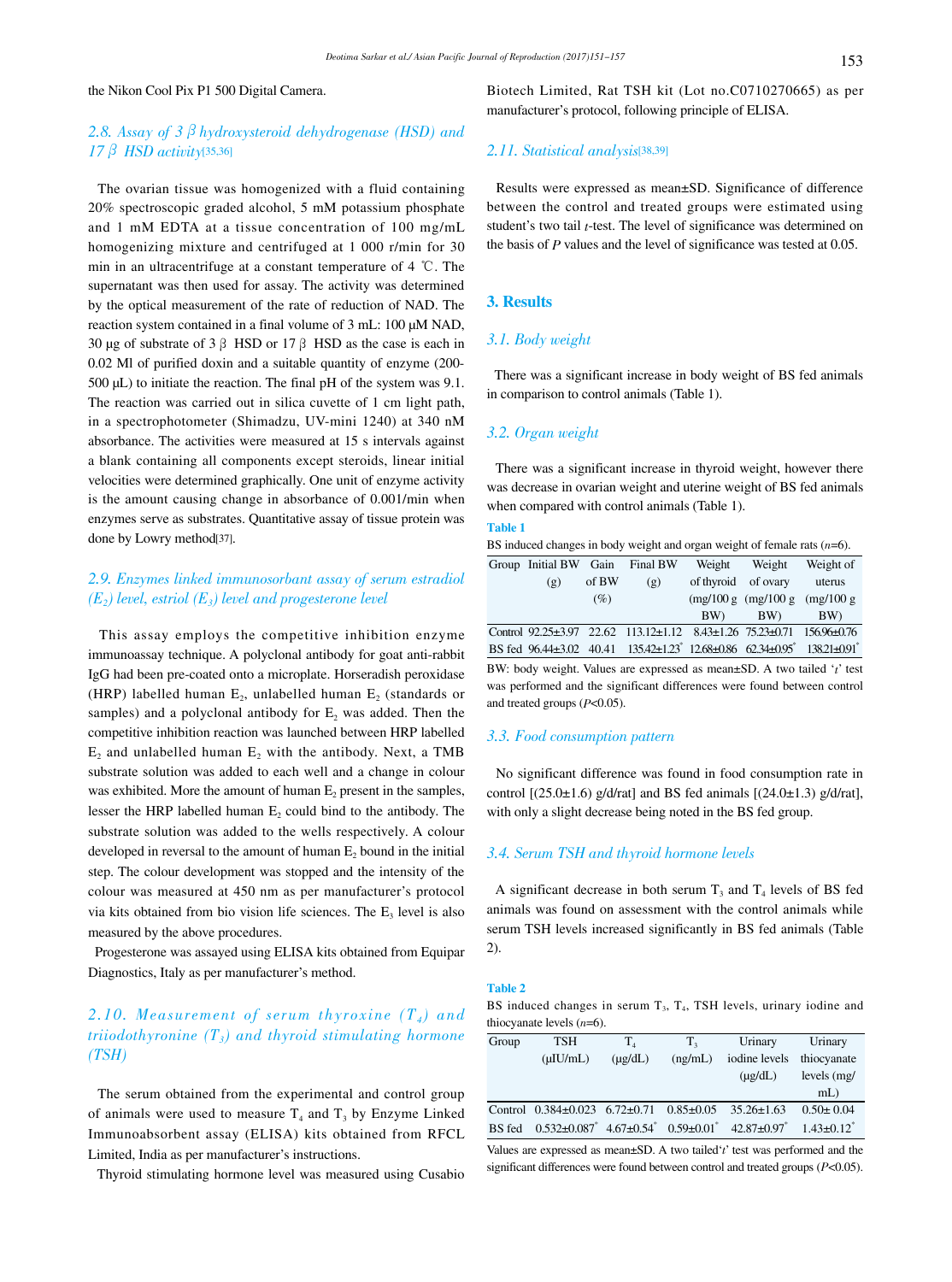# 3.5. Urinary iodine and thiocyanate

 A significant increase in the levels of urinary iodine and thiocyanate was found in the BS fed group in comparison to the control group. (Table 2).

## 3.6. HSDs

There was a significant decrease in ovarian  $\Delta^5$  3  $\beta$  HSD activity and ovarian 17  $\beta$  HSD activity of BS fed animals when evaluated against the control animals (Table 3).

#### Table 3

BS induced changes in  $3 \beta$  HSD,  $17 \beta$  HSD activity and estradiol, progesterone levels  $(n=6)$ .

| Group                                                                          |                                                                                                                                                               | $3 \beta$ HSD $17 \beta$ HSD Estradiol Estriol Progesterone |  |         |         |  |
|--------------------------------------------------------------------------------|---------------------------------------------------------------------------------------------------------------------------------------------------------------|-------------------------------------------------------------|--|---------|---------|--|
|                                                                                | $OD/min/mg$ $OD/min/mg$ $(ng/mL)$                                                                                                                             |                                                             |  | (ng/mL) | (ng/mL) |  |
|                                                                                | of protein) of protein)                                                                                                                                       |                                                             |  |         |         |  |
|                                                                                | Control 0.100±0.010 0.116±0.050 78.15±1.47 0.13±0.02 43.00±1.52                                                                                               |                                                             |  |         |         |  |
|                                                                                | BS fed $0.061 \pm 0.003$ <sup>*</sup> $0.111 \pm 0.020$ <sup>*</sup> $71.52 \pm 1.58$ <sup>*</sup> $0.08 \pm 0.01$ <sup>*</sup> $31.00 \pm 1.83$ <sup>*</sup> |                                                             |  |         |         |  |
| Values are expressed as mean $\pm$ SD. A two tailed 't' test was performed and |                                                                                                                                                               |                                                             |  |         |         |  |

significant differences were found between control and treated groups  $(P<0.05)$ .

# 3.7. Serum estrogen and progesterone levels

A significant decrease in serum estradiol  $(E_2)$ , estriol  $(E_3)$  levels and progesterone levels (Table 3) of BS fed animals was found on assessment with the control animals.

#### 3.8. Estrous cycle

 The study of the vaginal smear for a period of 45 d shows that the animals of control group had regular  $(5±1)$  d of estrous cycle while in the BS fed group constant diestrous phase was observed almost on/from day 40 (Figure 1).





## 3.9. Histology of thyroid, ovary and uterus

 The photomicrograph of the ovary revealed that in contrast to the control animals, the BS fed animals had degenerated thecal cells, disintegrated granulosa cells, followed by diminished cumulous oophorous and an immature oocyte (Figure 2).



Figure 2. Photomicrographs of control and BS fed (after 45 d of consumption) ovary.

Haematoxylin and eosin stained. Magnification 400  $\times$ .

 The uterine microphotograph showed that the BS fed animals had an increased perimetrium and endometrium, diminished uterine glands, an atrophied lumen and decreased stratum vasculare distinctly different from that of control animals (Figure 3).





 Control uterus BS fed uterus Figure 3. Photomicrograph of control and BS fed (after 45 d of consumption) uterus.

Haematoxylin and eosin stained. Magnification  $100 \times$ .

 The photomicrograph of the thyroid of BS fed animals showed features similar of a hypothyroid state including irregularly-shaped follicles with decreased colloid content and hypertrophied and hyperplastic nature of follicular epithelial cells in contrast to evenly filled regular shaped follicles of the control animals (Figure 4).





Control Thyroid BS Fed Thyroid

Figure 4. Photomicrographs of control and BS fed (after 45 d of consumption) thyroid.

Haematoxylin and Eosin stained. Magnification  $400 \times$ .

## 4. Discussion

 Commonly known for their industrial uses, a rare known fact of bamboos is the use of its young shoots as a food that can be eaten fresh, fermented, or canned. BS are now being utilized worldwide as a potential health food and as a nutraceutical due to its rich nutrient content. It contains carbohydrates (5.70%), proteins (3.90%),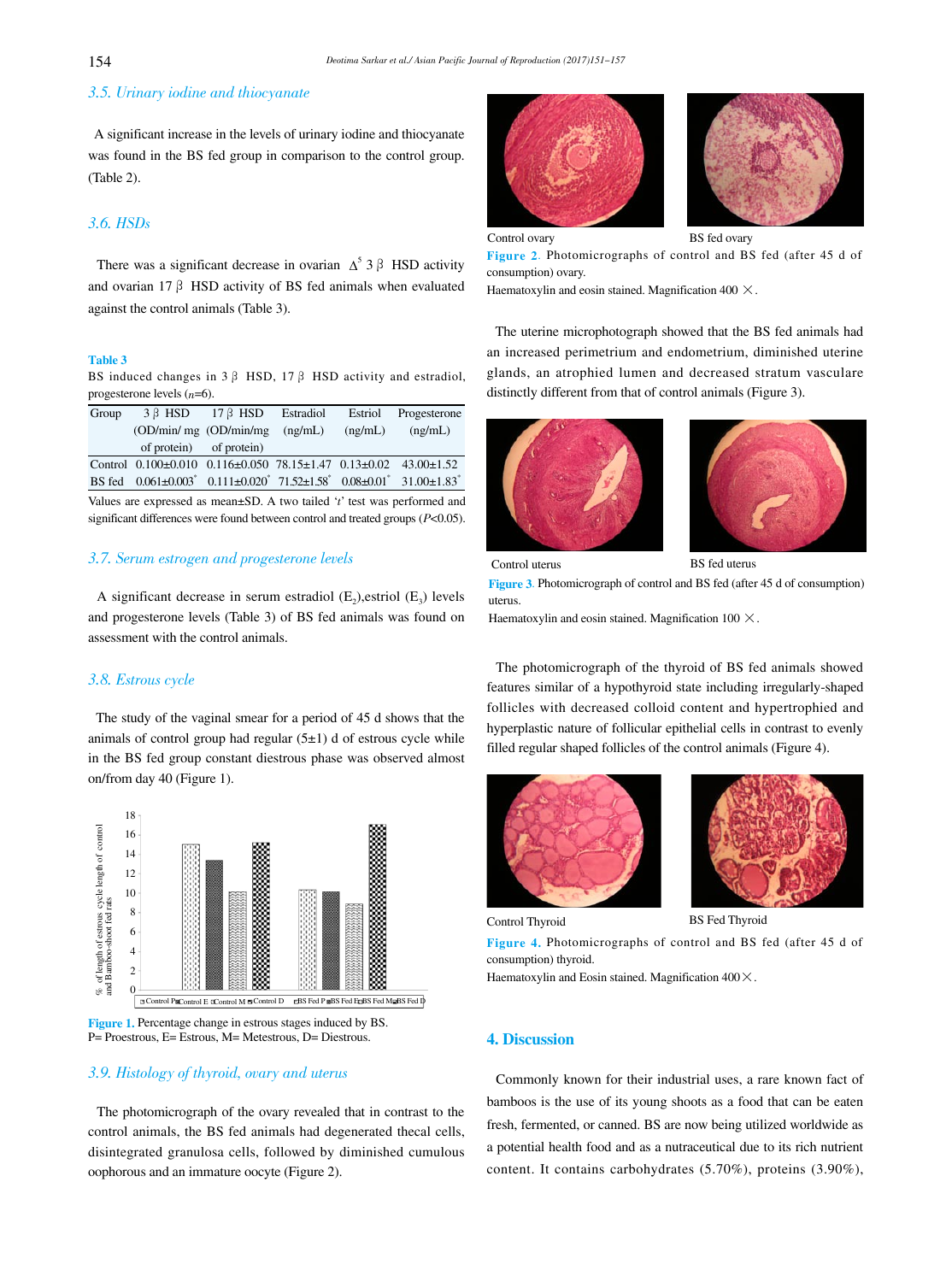minerals (1.10%) while several other essential components such as vitamins, amino acids, sterols, polyphenols and steroids can be extracted from it to a lesser extent[40]. BS however contains an approximate 600 mg/kg wet weight of cyanogenic glycosides of the taxiphyllin group, glucosinolates and thiocyanates[22]. All these are anti-thyroid components of naturally occurring goitrogenic plants and are capable of disrupting the bodies' ability to utilize iodine, blocking thyroid hormone synthesis and release[22]. Thus, being an established anti-thyroidal agent it is expected to bring about changes by perturbing balance of the hypothalamo-pituitary-thyroid axis and hypothalamo-pituitary-ovarian axis or by any of its several other components which in their way can impinge on the female reproductive functions. The present study evaluates certain changes in morphological and functional status of the female reproductive system that are liable to occur on BS consumption.

 No significant changes was observed in the food consumption pattern of BS fed animals in conjunction to control animals indicating that there was no disparity in the amount of food intakes of both groups and that sufficient amount of goitrogens were consumed by BS fed animals.

 Urinary iodine and thiocyanate levels both increased significantly in BS fed group in contrast to control animals. The cyanogenic glycosides and glucosinolates present in BS are readily converted to thiocyanates which appear in the blood and urine[22]. The free thiocyanate present in BS also adds to these levels. On the other hand thiocyanate is a well-established inhibitor of iodide in the thyroid gland, causing its excess efflux and appearance in urine[41]. Thus, elevated levels of iodine and thiocyanate in the urine are also markers of sufficient goitrogen consumption by the experimental group of animals. Current findings are consistent with previous studies which have reported similar increase in urinary iodine and thiocyanate levels on consumption of BS[22].

 There was a significant increase in body weight and decrease of  $T_3$ ,  $T_4$  levels and increase in TSH levels of BS fed animals in comparison to the control group. This effect could likely be due to the anti-thyroidal properties of BS which can induce hypothyroidism as patients with an underactive thyroid tend to have a very low basal metabolic rate; one of the most noticeable symptoms of hypothyroidism is weight gain and difficulty in losing extra weight[42]. Increase in TSH levels, thyroid weight as well as hyperplastic and hypertrophic nature of thyroid morphology on BS consumption are strong indicators of hypothyroidism induction[43]. A significant decrease in ovarian weight was also observed in comparison with the control group. A study on effect of rape seed (another natural goitrogen containing cyanogenic glycosides) on pig's female reproduction also showed that there is decrease in ovarian weight following its consumption[44]. On treatment with synthetic anti-thyroid drug like thiourea also decreases ovarian weight in Chinese hamsters[45].

 The histological comparison of the control ovary with that of the BS fed ovary showed changes in the granulosa cells lining of the ovary, which lack discrete cellular arrangement.  $T<sub>3</sub>$  receptors have been identified in the granulosa cells of ovary. It could be assumed that this impaired folliculogenesis is due to insufficient thyroid hormone production that hampers the differentiation and not the

propagation of granulosa cells as suggested by Dijkstra et al.[46]. Certain parts of the ovarian lining in BS fed ovary were disrupted and thecal cells were degenerated. This could be due to decrease in estrogens level which are the primary steroid hormones in this region. Vice-versa, the estrogens concentration could have decreased due to the changes here. Absence of cumulous oophorous and decreased membrane granulosa were also the prominent features of the BS fed ovary in comparison to the control suggesting that there was less maturation of the oocyte for which the deficiency of oophorous found responsible.

 There was a significant decrease in uterine weight in comparison with that of control. In a similar study cassava, a cruciferous vegetable containing cyanogenic glycosides was fed to rabbits and vaginal and left oviductal weight was reported to have decreased which are similar to weight reduction as observed in the present study[47]. It is also known that uterine regression is associated with a hypothyroid state and is also conspicuous in thyroidectomized female[42]. Available results suggest that thyroid hormones have a direct effect on the uterus which regulates the responsiveness of the organ to estradiol[48]. Thus, BS via its induction of a hypothyroid state impinges on the uterine weight and function.

 The lumen of the BS fed uterus showed an atrophied appearance while the cellular mass in the endometrium and perimetrium were increased in respect of the control uterus. Uterus in hypothyroid sheep has been showed to have endometrial hyperplasia and smooth muscle hypertrophy[49]; a similar condition is probable to have occurred here. Stratum vasculare and uterine glands were declined in BS fed uterus in comparison to the control uterus. On treatment with PTU a drug which induces hypothyroidism and also on thyroidectomy in rats poorly developed uterus was seen[42]. Inuwa et al.[50] reported that absolute epithelial cell volume as well the height of the luminal epithelium in hypothyroid rats decreased but endometrium thickness was significantly increased. Thus it might be concluded that thyroid hormones might be importantly concerned in the maintenance of the normal structure of uterine epithelial cells. In the present study BS presumably affected the thyroid hormones and almost similar results have been documented.

 $\Delta^5$  3  $\beta$  HSD activity in BS fed animals was significantly reduced than that of control animals. Flaxseed having similar constituents as that of BS reduced  $\Delta^5$  3  $\beta$  HSD activity in males[51]. Glucosinolates present in Christmas Bush (Chromolaena odorata) plant similar to BS have also been reported to decrease LH, FSH, and testosterone as well as  $\Delta^5$  3  $\beta$  HSD activity in males[52]. Thus, it may be assumed that such alterations have also been mediated in females. In accordance to  $\Delta^5$  3  $\beta$  HSD,17  $\beta$  HSD activity also decreased significantly in experimental animals than in control animals. 17  $\beta$  HSD expression is controlled by gonadotrophins, androgens and estrogens themselves[53]. Constituents of BS like glucosinolates are known to decrease gonadotrophins and androgens[52] although these were not assayed in the present investigation but estrogen and progesterone levels were observed to decline. Consequently it may be presumed that 17  $\beta$  HSD being under multihormonal control can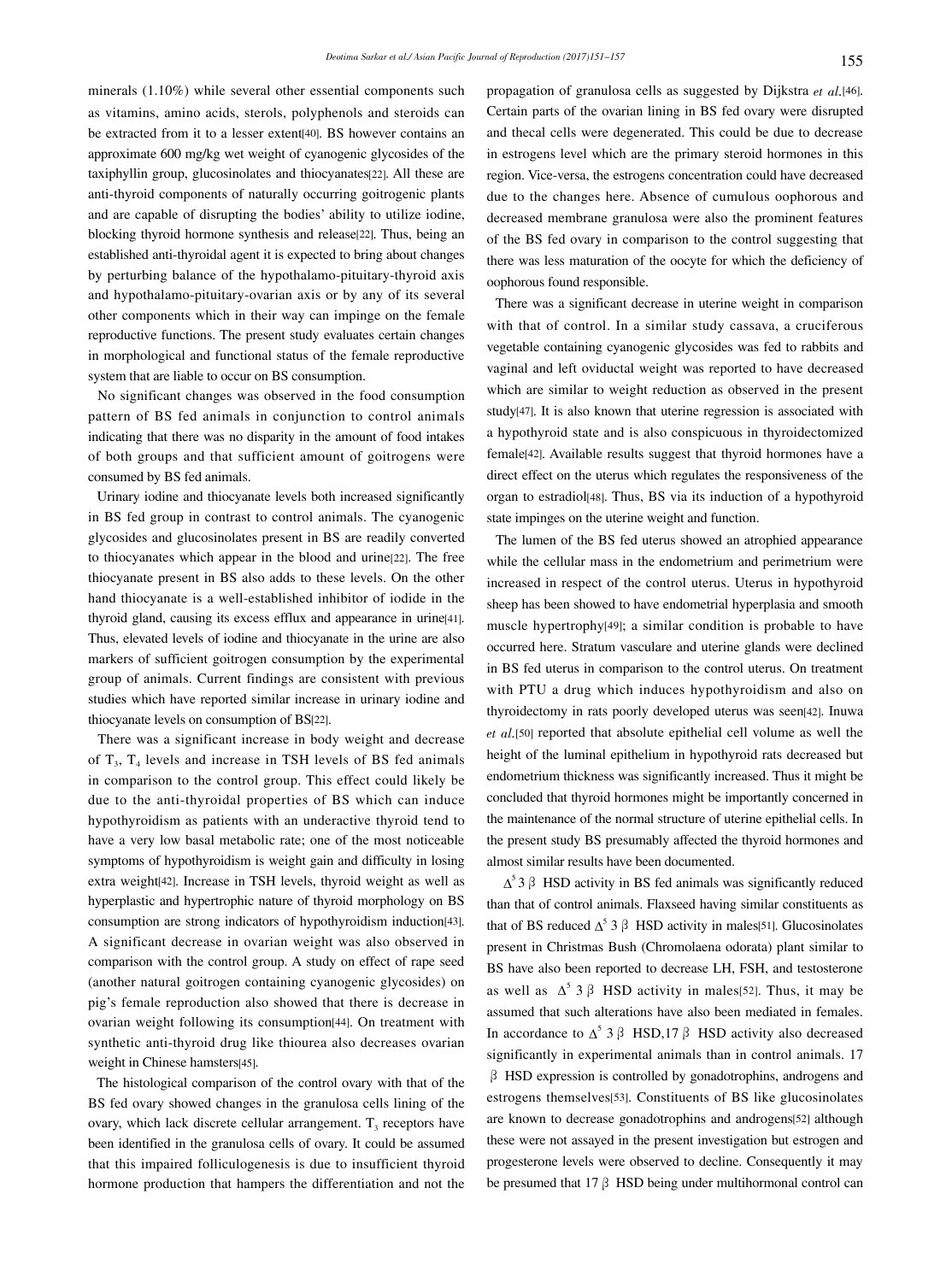be regulated by any of its modulators which themselves could be effected by BS constituents.

 Both the serum estrogens and progesterone levels were decreased significantly in BS fed animals in comparison with control animals. A possible mechanism could be via phytosterols and dietary fibres which are present in BS. Phytosterols are the known effectors which decrease cholesterols and sex steroids in plasma[54,55]. Decrease in  $\Delta^5$  3  $\beta$  HSD and 17  $\beta$  HSD levels is also likely to have resulted in decreased conversion of precursors of progesterone and estrogens to the hormones themselves.

 In this study, experimental animals were fed BS for 45 d. The estrous cycle was regular till (18±2) d, then became irregular, finally ceasing from day 40 at diestrous phase in the BS fed animals. Similar finding was reported by United States Government in relevance to public health[56]. It was stated there that on consumption of dietary cyanogens (also present in BS) there is prolongation of diestrous phase with reduction in estrous phase. This finding is also correlated with the fact that estrogens levels declined in the treated animals. Adult female rats, made hypothyroid, also reportedly have irregular estrous cycles and ovarian atrophy[57]. PTU treated hypothyroid animals also have been shown to have irregular cycles leading towards diestrous[58]. Thus changes in the estrous cycle observed in the study are consistent with those seen in hypothyroid conditions and substantiates the role of BS as a potent goitrogen.

 The overall results reveal that BS consumption caused an increase in body weight and thyroid weight, decrease in ovarian weight along with a decrease in uterine weight followed by inhibition of  $\Delta^5$  3  $\beta$ HSD and 17 $\beta$  HSD activity and decrease of serum estriol, estradiol and progesterone levels. The estrous cycle was predominantly irregular and ceased at diestrous towards the end of the study. Therefore, BS either through its direct action or via its action as an anti-thyroid agent brings about some significant changes in female reproduction putting to question the regular, ubiquitous consumption of it as a health food. Degenerative changes were seen in both the uterus and ovary indicating that it has a disrupting role which could possibly lead to infertility in women. However, it is difficult to come to exact conclusive statements about its accurate regulating effect without measuring other essential parameters such as FSH, LH, aromatase, etc. Further studies along with in-vitro studies can shed more light into the role of BS consumption on female reproduction.

#### Conflict of interest statement

The authors declare that they have no conflict of interest.

#### Acknowledgment

 First author Deotima Sarkar is grateful to DST INSPIRE Fellowship Scheme for fellowship.

## **References**

- [1] Peters Hannah, Kenneth P McNatty. The ovary: A correlation of structure and function in mammals. 1st ed. California: Univ of California Press; 1980, p. 12-21.
- [2] Irianni F, Hodgen GD. Mechanism of ovulation. Endocrinol Metab Clin North 1992; 21(1): 19-38.
- [3] Hall JE, Schoenfeld DA, Martin KA, Crowley Jr WF. Hypothalamic gonadotropin-releasing hormone secretion and follicle-stimulating hormone dynamics during the luteal-follicular transition. J Clin Endocrinol Metab 1992; 74(3): 600-607.
- [4] Gore AC, Yeung G, Morrison JH, Oung T. Neuroendocrine aging in the female rat: The changing relationship of hypothalamic gonadotropinreleasing hormone neurons and N-Methyl-d-Aspartate receptors. Endocrinology 2000; 141(12): 4757-4767.
- [5] Chrousos GP, Torpy DJ, Gold PW. Interactions between the hypothalamic-pituitary-adrenal axis and the female reproductive system: Clinical implications. Ann Int Med 1998; 129(3): 229-240.
- [6] Creatsas G, Mastorakos G, Chrousos GP. The young woman at the rise of the 21st century. Gynecological and reproductive issues in health and disease. Ann N Y Acad Sci 2000; 900: 1-446.
- [7] Nicolopoulou-Stamati P, Pitsos MA. The impact of endocrine disrupters on the female reproductive system. Hum Reprod Update 2001; 7(3): 323- 330.
- [8] Warren MP, Perlroth NE. The effects of intense exercise on the female reproductive system. *J Endocrinol* 2001; **170**(1): 3-11.
- [9] Gallo D, Cantelmo F, Distefano M, Ferlini C, Zannoni GF, Riva A, et al. Reproductive effects of dietary soy in female Wistar rats. Food Chem Toxicol 1999; 37(5): 493-502.
- [10]Lobovikov M, Ball L, Guardia M, Russo L. World bamboo resources: A thematic study prepared in the framework of the global forest resources assessment 2005. Rome: Food and Agriculture Organization of the United Nations; 2007, p. 1-7.
- [11]Bhargava A, Kumbhare V, Srivastava A, Sahai A. Bamboo parts and seeds for additional source of nutrition. *J Food Sci Technol* 1996; 33(2): 145-146.
- [12]Choudhury D, Sahu JK, Sharma GD. Value addition to bamboo shoots: A review. J Food Sci Technol 2012; 49(4): 407-414.
- [13]Nirmala C, Sharma ML, David E. A comparative study of nutrient components of freshly harvested, fermented and canned bamboo shoots of dendrocalamusgiganteusmunro. World Bamb Ratt 2009; 1: 31.
- [14]Nongdam P, Tikendra L. The nutritional facts of bamboo shoots and their usage as important traditional foods of Northeast India. Int Sch Res Notices 2014; 679073. doi: 10.1155/2014/679073.
- [15]Sarangthem K, Singh TN. Microbial bioconversion of metabolites from fermented succulent bamboo shoots into phytosterols. Cur Sci Bangalore 2003; 84(12): 1544-1546.
- [16]Lachance PA, He YH. Hypocholesterolemic compositions from bamboo shoots. US Patent No. WO/1998/057545 (patent); 1998.
- [17]Park EJ, Jhon DY. Effects of bamboo shoot consumption on lipid profiles and bowel function in healthy young women. Nutrition 2009; 25(7): 723- 728.
- [18]Park EJ, Jhon DY. The antioxidant, angiotensin converting enzyme inhibition activity, and phenolic compounds of bamboo shoot extracts. LWT-Food Sci Technol 2010; 43(4): 655-659.